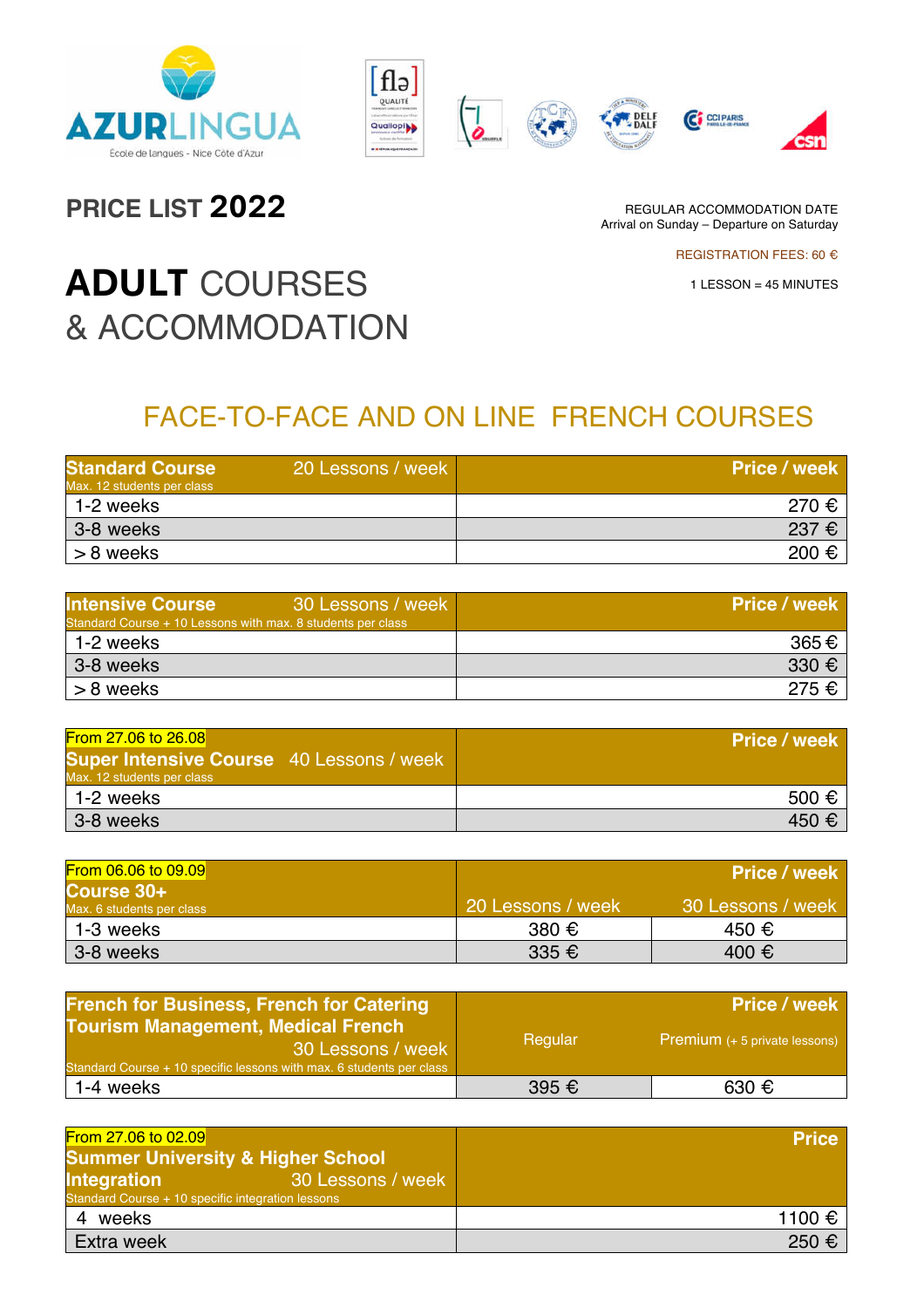| <b>Combi Courses</b>                                          | <b>Price / week</b> |
|---------------------------------------------------------------|---------------------|
| Standard Course + 5, 10, 15 or 20 Individual Lessons "1-to-1" |                     |
| Combi 5                                                       | 510€                |
| Combi 10                                                      | 780 €               |
| Combi 15                                                      | 950 €               |
| Combi 20                                                      | 1160 €              |

| <b>Individual Lessons "1-to-1"</b> |        |            | <b>Price</b> |
|------------------------------------|--------|------------|--------------|
| 1 Student with 1 Teacher           | Lesson | 10 Lessons | 20 Lessons   |
|                                    | 55 €   | 530 €      | 1000 €       |

| Duo Lessons "2-to-1"<br>2 Students with 1 Teacher         | <b>Price / student</b> |
|-----------------------------------------------------------|------------------------|
| 1 Private Lesson                                          | 40 €                   |
| <b>Trio Lessons "3-to-1"</b><br>3 Students with 1 Teacher | <b>Price / student</b> |
| 1 Private Lesson                                          | 35 $\epsilon$          |

| $Club$ 50+                                    | <b>Price / week</b> |
|-----------------------------------------------|---------------------|
| Standard Course + Cultural and Social Program |                     |
| week                                          | 510 €               |
| 2 weeks                                       | 465 €               |

| <b>French Teacher Training</b>                           | <b>Price / week</b> |
|----------------------------------------------------------|---------------------|
| Training: Didactic, Methodology & Workshops              | 390 €               |
| Package "Training + Residential Accommodation" (no meal) | $600 \text{ } \in$  |

| <b>Family Program</b> – Parents & Children | <b>Price / week</b>                                  |
|--------------------------------------------|------------------------------------------------------|
| Standard Course 20 Lessons / week 1        | (Registration fees and Both ways Transfers for free) |
| 1-2 weeks                                  | Parent: 270 $\epsilon$ and Child: 425 $\epsilon$     |

#### **OUR LONG-TERM PROGRAMS FOR UNIVERSITY & PROFESSIONNAL TRAINING**

| <b>University Preparation Programs</b><br><b>Medical French for Hospitals</b>   |                       | <b>Price</b>                                         |
|---------------------------------------------------------------------------------|-----------------------|------------------------------------------------------|
| <b>Catering and Tourism Management</b><br>+ Administration Fees: 300 $\epsilon$ | Standard 20 L. / week | Intensive 30 L. / week<br>Including DELF preparation |
| 12 weeks                                                                        | 2280€                 |                                                      |
| 12 weeks with 40 extra lessons of DELF preparation                              | 2800 €                | -                                                    |
| 24 weeks                                                                        | 3120 €                | 4680 €                                               |
| 32 weeks                                                                        | 4000 €                | 6000 €                                               |
| 46 weeks                                                                        | 5520 €                | 8280 €                                               |
| Extra week                                                                      | 130 €                 | 190 €                                                |

| <b>Special "Cooking and Pastry" Programs</b>               | <b>Price</b>           |
|------------------------------------------------------------|------------------------|
| CAP / BTS Cuisine - Patisserie                             |                        |
| 40-42 weeks<br>Administrative fees: 300 $\epsilon$         |                        |
| <b>CAP Professional Cooking &amp; Pastry</b>               |                        |
| 500H French Lessons + 600H Professional Training           |                        |
| Internship in French hotels and restaurants (1 year)       |                        |
| <b>BTS Professional Cooking and Management</b>             | 8600 $\epsilon$ / year |
| 1st year: 600H French Lessons + 600H Professional Training |                        |
| 2nd year: 600H French Lessons + 600H Professional Training |                        |
| Internship in French hotels and restaurants                |                        |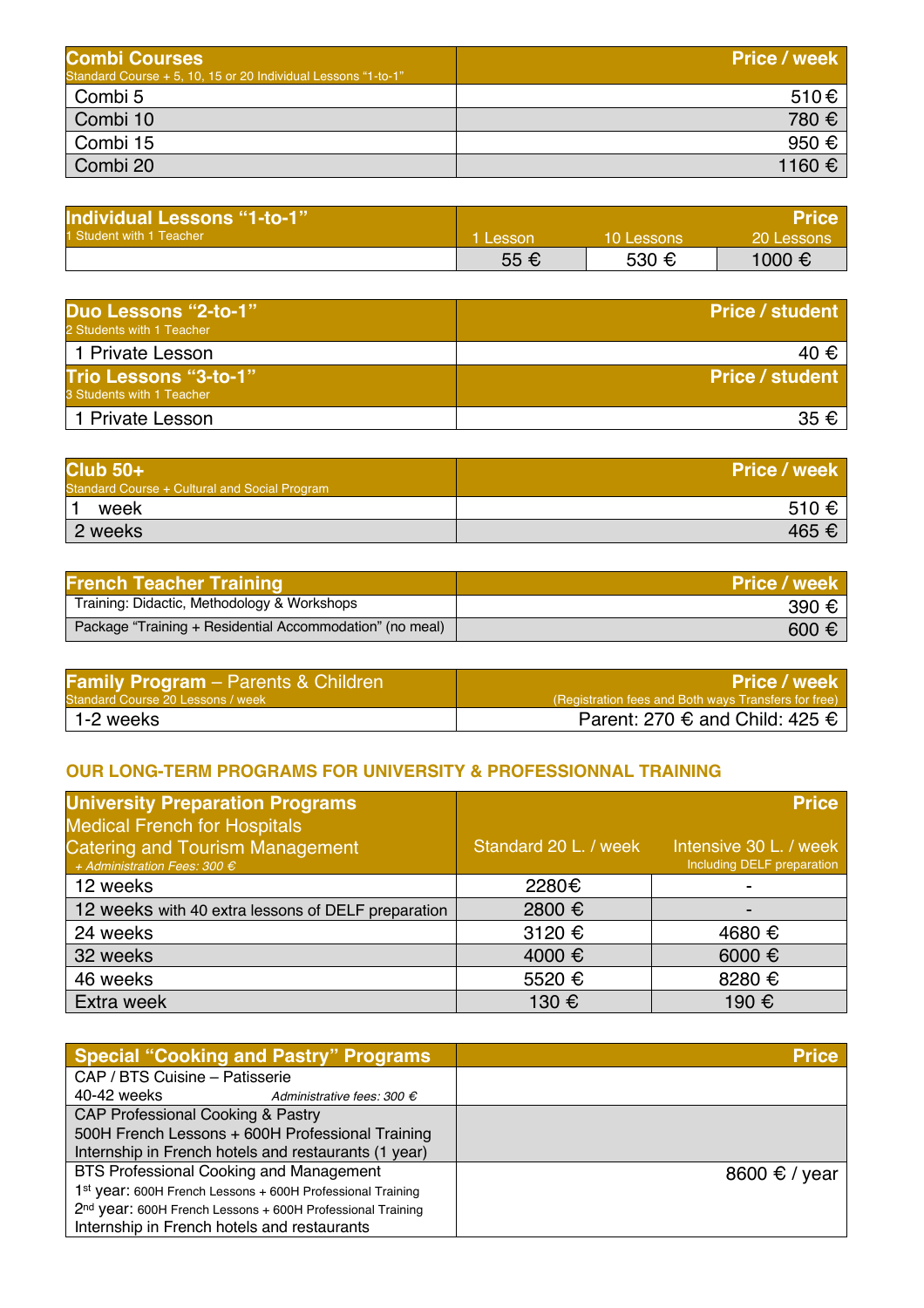### **DELF ACADEMY - PREPARATION PROGRAMS & DELF EXAMS - A1, A2, B1 & B2**

| <b>DELF Preparation Academy</b><br>30 Lessons / week<br>Standard Course + 10 DELF Lessons with max. 8 students per class | <b>Price</b><br>The price includes administrative procedure costs |
|--------------------------------------------------------------------------------------------------------------------------|-------------------------------------------------------------------|
| 2 weeks (A1-A2-B1-B2)                                                                                                    | 790 €                                                             |
| 3 weeks (A1-A2-B1-B2)                                                                                                    | 1070 €                                                            |
| 4 weeks (A1-A2-B1-B2) incl. Mock DELF Exam                                                                               | 1410 €                                                            |

Start dates of **2 Weeks** DELF preparation (A1- A2 - B1- B2): 03.01 - 31.01 - 07.03 - 02.05 - 06.06 - 11.07 - 08.08 - 26.09 - 31.10 - 21.11

Start dates of **3 Weeks** DELF preparation (A1- A2 - B1- B2): 13.12(2021) - 24.01 – 28.02 – 25.04 – 30.05 - 04.07 - 01.08 - 19.09 - 24.10 - 14.11

Start dates of **4 Weeks** DELF preparation (A1- A2 - B1- B2): 06.12(2021) - 17.01 – 21.02 – 19.04 – 23.05 – 27.06 – 25.07 - 12.09 - 17.10 - 07.11

| <b>DELF Preparation only</b> 10 Lessons / week<br>10 DELF Preparation Lessons / week, with max. 8 students per class | <b>Price / week</b> |
|----------------------------------------------------------------------------------------------------------------------|---------------------|
| 1-4 weeks                                                                                                            | 130 € I             |

| <b>DELF Exam - Registration Fees</b> | <b>Price</b> |
|--------------------------------------|--------------|
| A <sub>1</sub>                       | 100 €        |
| A2                                   | 100€         |
| B <sub>1</sub>                       | 120 €        |
| $\overline{B2}$                      | 130 €        |
| Double Exam A1 + A2                  | 170 €        |
| Double Exam A2 + B1                  | 180 €        |
| Double Exam B1 + B2                  | 190 €        |

| <b>DELF EXAM DATES - 2022</b> | <b>EXAM REGISTRATION DEADLINE</b> |
|-------------------------------|-----------------------------------|
| JANUARY $19th$ and $20th$     | 3 DECEMBER 2021                   |
| FEBRUARY 16th and 17th        | 3 JANUARY 2022                    |
| MARCH 23 $rd$ and 24 $th$     | 4 FEBRUARY 2022                   |
| MAY 18th and 19th             | 1 APRIL 2022                      |
| JUNE 22nd and 23rd            | 6 MAY 2022                        |
| JULY 27th and 28th            | 10 JUNE 2022                      |
| AUGUST $24th$ and $25th$      | 8 JULY 2022                       |
| OCTOBER 12th and 13th         | 26 AUGUST 2022                    |
| NOVEMBER 16th and 17th        | 30 SEPTEMBER 2022                 |
| DECEMBER 7th and 8th          | 21 OCTOBER 2022                   |

#### **OTHER EXAMS AND PRACTICES**

|                                                    | <b>Price</b>  |
|----------------------------------------------------|---------------|
| Azurlingua DELF B2 Exam Oral Practice              | 180 €         |
| Azurlingua TCF Exam                                | 90 $\epsilon$ |
| Azurlingua CCIP Exam                               | 100 €         |
| Medical French - French for Business & Secretariat |               |
| French for Tourism & Catering                      |               |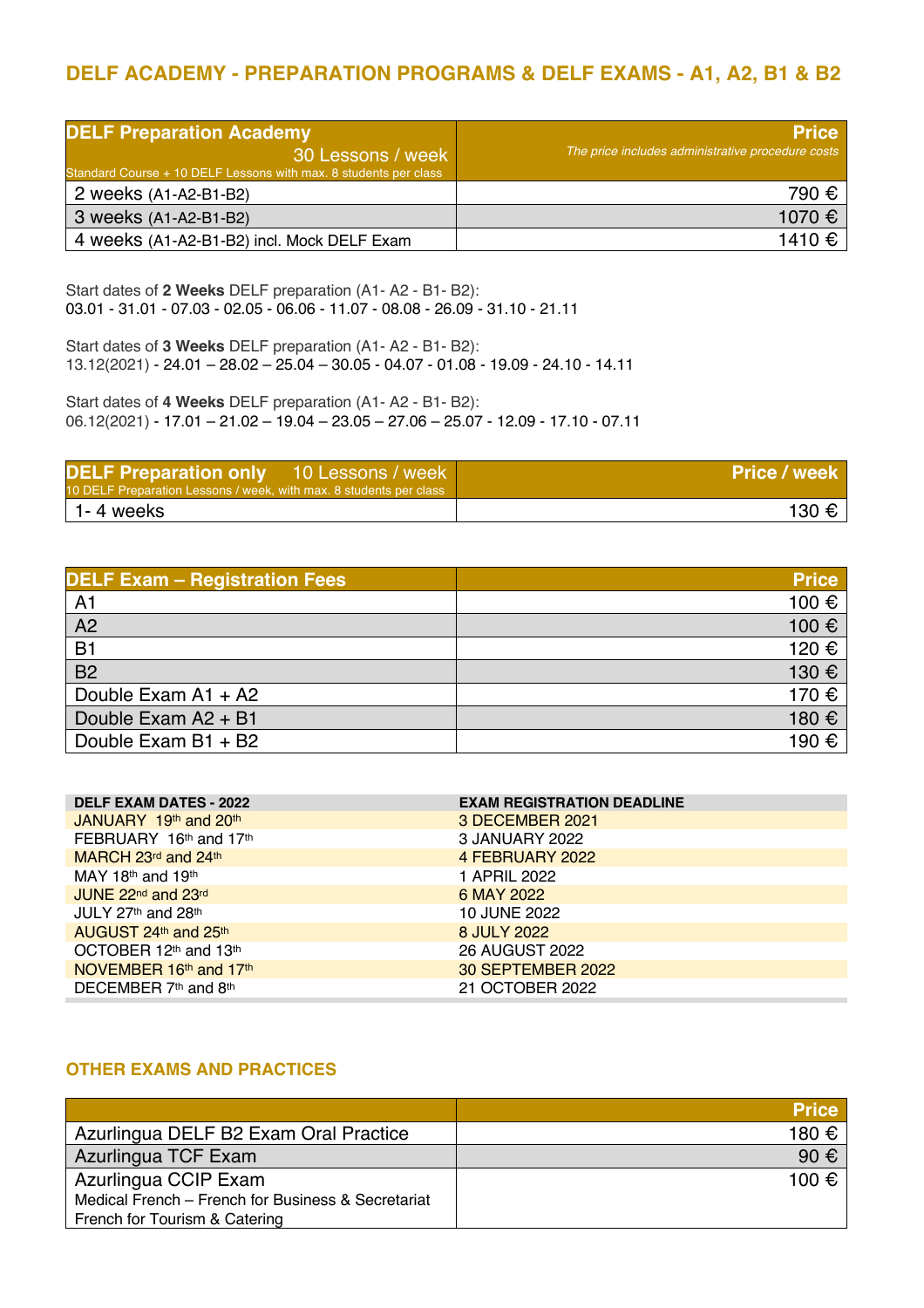#### **LOW SEASON PACKAGES "COURSE + ACCOMMODATION AT CAMPUS CENTRAL RESIDENCE" November – December – January – February** From 02.01.2022 to 26.02.2022 and From 06.11.2022 to 25.02.2023

| <b>Packages</b>                                   |         |         | <b>Price</b> |
|---------------------------------------------------|---------|---------|--------------|
| Course + Accommodation "Campus Central" Residence | 6 weeks | 8 weeks | 12 weeks     |
| Standard 20L + Shared Double Room                 | 1710 €  | 2280 €  | 3420 €       |
| Standard 20L + Single Room                        | 1950 €  | 2520€   | 3660 €       |
| Intensive 30L + Shared Double Room                | 2010 €  | 2680 €  | 4020 €       |
| Intensive 30L + Single Room                       | 2250 €  | 2920 €  | 4260€        |

### **DATES 2022**

School opening dates: from 03.01.2022 to 23.12.2022

Bank Holidays: 18.04 - 26.05 - 14.07 – 15.08 - 01.11 - 11.11

Beginner level start dates: 03.01 - 07.02 - 07.03 - 04.04 - 02.05 – 06.06 - 05.09 - 03.10 - 07.11 - 05.12

Advanced level start dates: 03.01 - 07.02 - 07.03 - 04.04 - 02.05 – 06.06 - 05.09 - 03.10 - 07.11 - 05.12

Each Monday for beginners and advanced: between 04.07 and 26.08

French for Business start dates: 07.02 - 07.03 - 04.04 - 02.05 – 06.06 - 05.09 - 03.10 - 07.11

French teacher training period (Summer): from 04.07 to 29.07

Seniors 50+ Club Periods:

- Carnaval de Nice, from 14.02 to 25.02
- Spring, from 16.05 to 27.05
- Summer, from 05.09 to 16.09
- Winter, from 05.12 to 16.12

Start dates of **2 Weeks** DELF preparation (A1- A2 - B1- B2): 03.01 - 31.01 - 07.03 - 02.05 - 06.06 - 11.07 - 08.08 - 26.09 - 31.10 - 21.11

Start dates of **3 Weeks** DELF preparation (A1- A2 - B1- B2): 13.12(2021) - 24.01 – 28.02 – 25.04 – 30.05 - 04.07 - 01.08 - 19.09 - 24.10 - 14.11

Start dates of **4 Weeks** DELF preparation (A1- A2 - B1- B2): 06.12(2021) - 17.01 – 21.02 – 18.04 – 23.05 – 27.06 – 25.07 - 12.09 - 17.10 - 07.11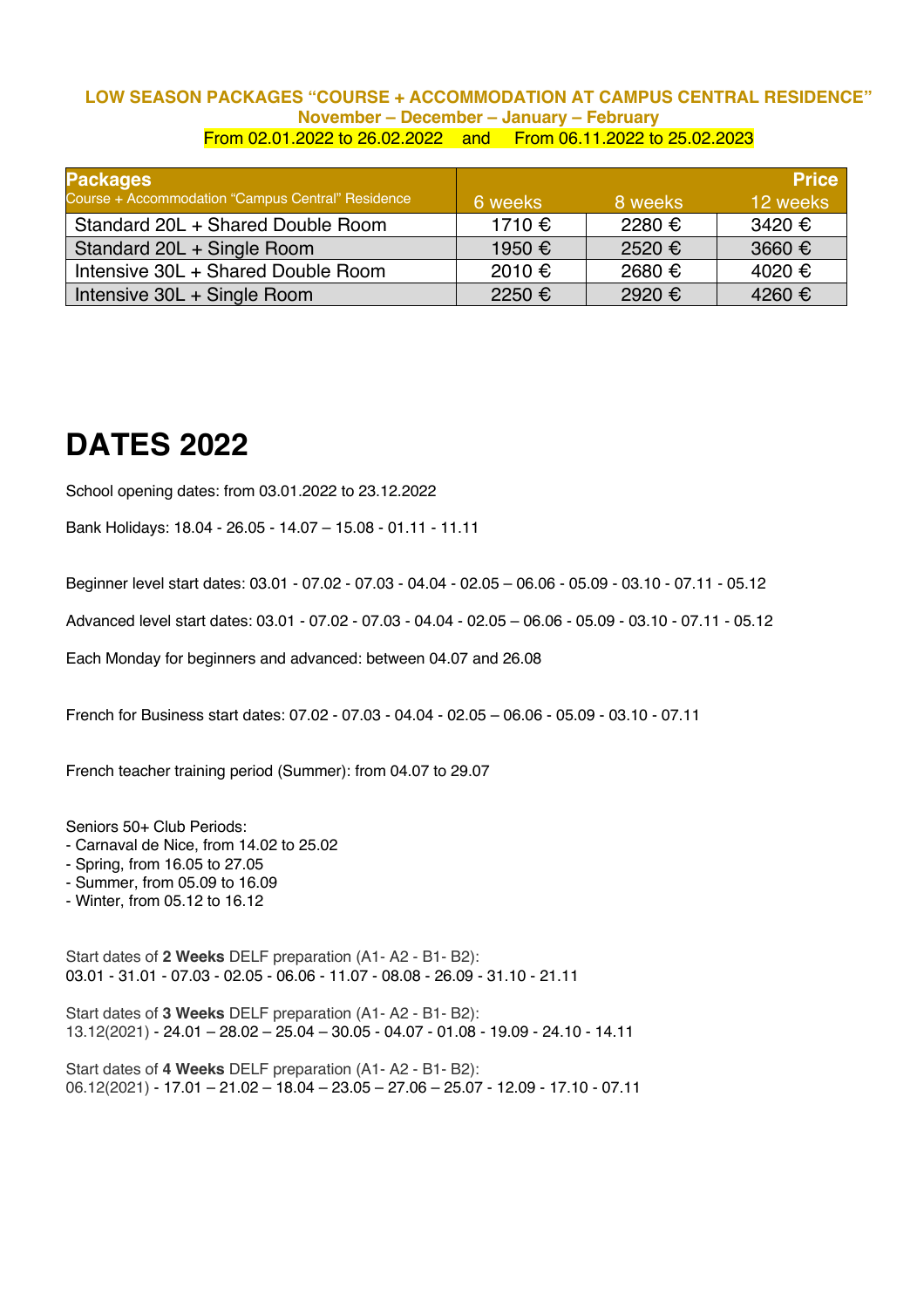## ACCOMMODATION

| <b>Residence - Campus Central</b><br>Air conditioned, wifi, all renovated, private bathroom<br>Residence located inside the Central School<br><b>Available All Year Round</b> | <b>Low Season</b><br>From 01.01 to 12.06<br>And from 17.09 to 31.12<br><b>Price / week</b> | <b>High Season</b><br>From 12.06 to 17.09<br><b>Price / week</b> |  |
|-------------------------------------------------------------------------------------------------------------------------------------------------------------------------------|--------------------------------------------------------------------------------------------|------------------------------------------------------------------|--|
| Single Room 1-8 weeks                                                                                                                                                         | 260 €                                                                                      | 390 €                                                            |  |
| Single Room $> 8$ weeks                                                                                                                                                       | 230 €                                                                                      | 360 $\epsilon$                                                   |  |
| Shared Double Room 1-8 weeks                                                                                                                                                  | 190 €                                                                                      | 290 €                                                            |  |
| Shared Double Room > 8 weeks                                                                                                                                                  | 160 €                                                                                      | 260 €                                                            |  |
| 1 Extra Night = 50 €                                                                                                                                                          |                                                                                            |                                                                  |  |

| <b>Summer Residence - Student Factory</b><br>Studios (One-room Apartments), full-equipped flat with kitchenette<br>From 12.06 to 27.08 | Price / week         |
|----------------------------------------------------------------------------------------------------------------------------------------|----------------------|
| 1-11 weeks                                                                                                                             | 420 €                |
|                                                                                                                                        | 1 Extra Night = 50 € |

| <b>Host Family</b>                                                |                             |                     |                                          |  |
|-------------------------------------------------------------------|-----------------------------|---------------------|------------------------------------------|--|
| <b>Available All Year Round</b>                                   |                             |                     |                                          |  |
| <b>From 1 to 11 weeks</b>                                         |                             |                     |                                          |  |
|                                                                   | 1/2 Double Room             | <b>Single Room</b>  | Single Room +<br><b>Private Bathroom</b> |  |
|                                                                   | <b>Price / week</b>         | <b>Price / week</b> | <b>Price / week</b>                      |  |
| Liberty – No Meal                                                 | 150 €                       | 190 €               | 235 €                                    |  |
| <b>With Breakfast</b>                                             | 180 €                       | 220 €               | 250 €                                    |  |
| With Half-Board                                                   | 215 €                       | 255 €               | 300 €                                    |  |
| <b>More than 11 weeks</b>                                         |                             |                     |                                          |  |
|                                                                   | 1/ <sub>2</sub> Double Room | <b>Single Room</b>  | Single Room +<br><b>Private Bathroom</b> |  |
| <b>Price / week</b><br><b>Price / week</b><br><b>Price / week</b> |                             |                     |                                          |  |
| Liberty - No Meal                                                 | 125 €                       | 155 €               | 185 €                                    |  |
| <b>With Breakfast</b>                                             | 140 €                       | 170 €               | 200 €                                    |  |
| <b>With Half-Board</b>                                            | 195 €                       | 203 €               | 235 €                                    |  |
| Extra for gluten-free diet, Half-Board = 60 $\epsilon$ / week     |                             |                     |                                          |  |
| 1 Extra Night = 50 €                                              |                             |                     |                                          |  |

| Apart'Hotel**<br><b>Adagio Nice Magnan</b> | Apart'Hotel****<br>The Jay                             | l Private <sup>i</sup><br><b>Apartments</b> | <b>Hotels</b><br>3 & 4 stars |
|--------------------------------------------|--------------------------------------------------------|---------------------------------------------|------------------------------|
|                                            | Studios 1-2 persons or two-room Apartments 1-4 persons |                                             | Single, Double or Twin       |
| On request for best price                  |                                                        |                                             |                              |

## **TRANSFERS**

| From / To:<br>International Airport "Nice Côte d'Azur"<br><b>Train Station "Nice-Ville"</b><br><b>Bus Station "Nice Vauban"</b> | <b>Price</b>      |
|---------------------------------------------------------------------------------------------------------------------------------|-------------------|
| One Way, From 8am to 10pm                                                                                                       | 35 €              |
| One Way, From 10pm to 8am                                                                                                       | 45 €              |
| Both Ways (Arrival + Departure)                                                                                                 | $60 \text{ } \in$ |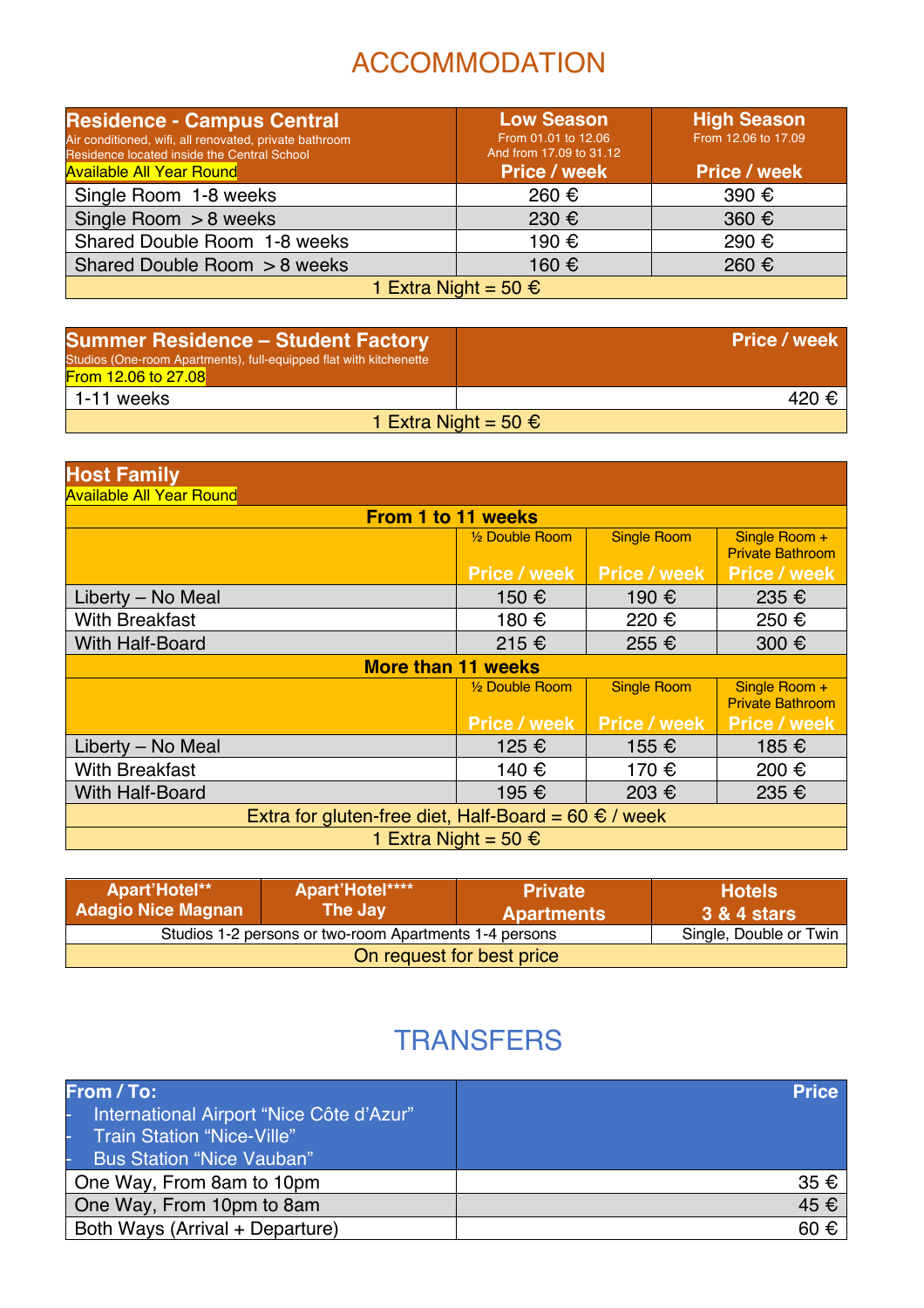









**PRICE LIST 2022**

REGULAR ACCOMMODATION DATE Arrival on Sunday – Departure on Saturday

REGISTRATION FEES: 60 €

1 LESSON = 45 MINUTES

UNACCOMPANIED MINOR SERVICE (U.M) 1 Way = 35 € / Both Ways = 65 €

# **JUNIORS 12-17 Yr KIDS 8-12 Yr** COURSES & ACCOMMODATION

# FACE-TO-FACE FRENCH COURSES FOR **TEENS (12-17 yr)**

| <b>JUNIOR PROGRAMS WITH ACCOMMODATION IN HOST FAMILY</b>                                                        |  |  |
|-----------------------------------------------------------------------------------------------------------------|--|--|
| the chealth and the concentration of career and categories full has conditive and more than concentration of th |  |  |

Including: Lessons, accommodation, full-board, 4 cultural or sport activities per week, 1 halfday excursion per week, 1 full-day excursion per week, transfers, supervision 24/7

| Dates: From 13.03 to 29.10                                                                                            | <b>Shared Double Room</b><br><b>PRICE / WEEK</b> | Single Room<br><b>PRICE / WEEK</b> |
|-----------------------------------------------------------------------------------------------------------------------|--------------------------------------------------|------------------------------------|
| Standard Program - 20 Lessons / week<br>Max. 15 students / class                                                      | 850 €                                            | 920 €                              |
| Intensive Program - 26 Lessons / week<br>Standard Course + 6 Lessons Max. 10 students / class                         | 905 $\epsilon$                                   | 975 €                              |
| Combi 5: Standard Course + 5 Individual Lessons<br>A-Level, AS Level, Abitur, Matura, Maturità, Irish Leaving Cert.   | 1100 €                                           | 1170 €                             |
| Combi 10: Standard Course + 10 Individual Lessons<br>A-Level, AS Level, Abitur, Matura, Maturità, Irish Leaving Cert. | 1300 €                                           | 1370 €                             |
| Combi 15: Standard Course + 15 Individual Lessons<br>A-Level, AS Level, Abitur, Matura, Maturità, Irish Leaving Cert. | 1450 €                                           | 1520 €                             |
| Extra for gluten-free diet                                                                                            | 90 $\epsilon$                                    | $90 \text{ } \in$                  |
| 1 Extra Night = 50 €                                                                                                  |                                                  |                                    |

**JUNIOR PROGRAMS WITHOUT ACCOMMODATION**  Including: Lessons, Lunch from Monday to Saturday, 4 cultural or sport activities per week, 1 half-day excursion per week, 1 full-day excursion per week

| <b>Dates: From 14.03 to 28.10</b>                                                                                     | <b>PRICE / WEEK</b> |
|-----------------------------------------------------------------------------------------------------------------------|---------------------|
| Standard Program - 20 Lessons / week<br>Max. 15 students / class                                                      | 425 €               |
| Intensive Program - 26 Lessons / week<br>Standard Course + 6 Lessons Max, 10 students / class                         | 480 €               |
| Combi 5: Standard Course + 5 Individual Lessons<br>A-Level, AS Level, Abitur, Matura, Maturità, Irish Leaving Cert.   | $675 \text{ } \in$  |
| Combi 10: Standard Course + 10 Individual Lessons<br>A-Level, AS Level, Abitur, Matura, Maturità, Irish Leaving Cert. | 875 $\epsilon$      |
| Combi 15: Standard Course + 15 Individual Lessons<br>A-Level, AS Level, Abitur, Matura, Maturità, Irish Leaving Cert. | 1025 €              |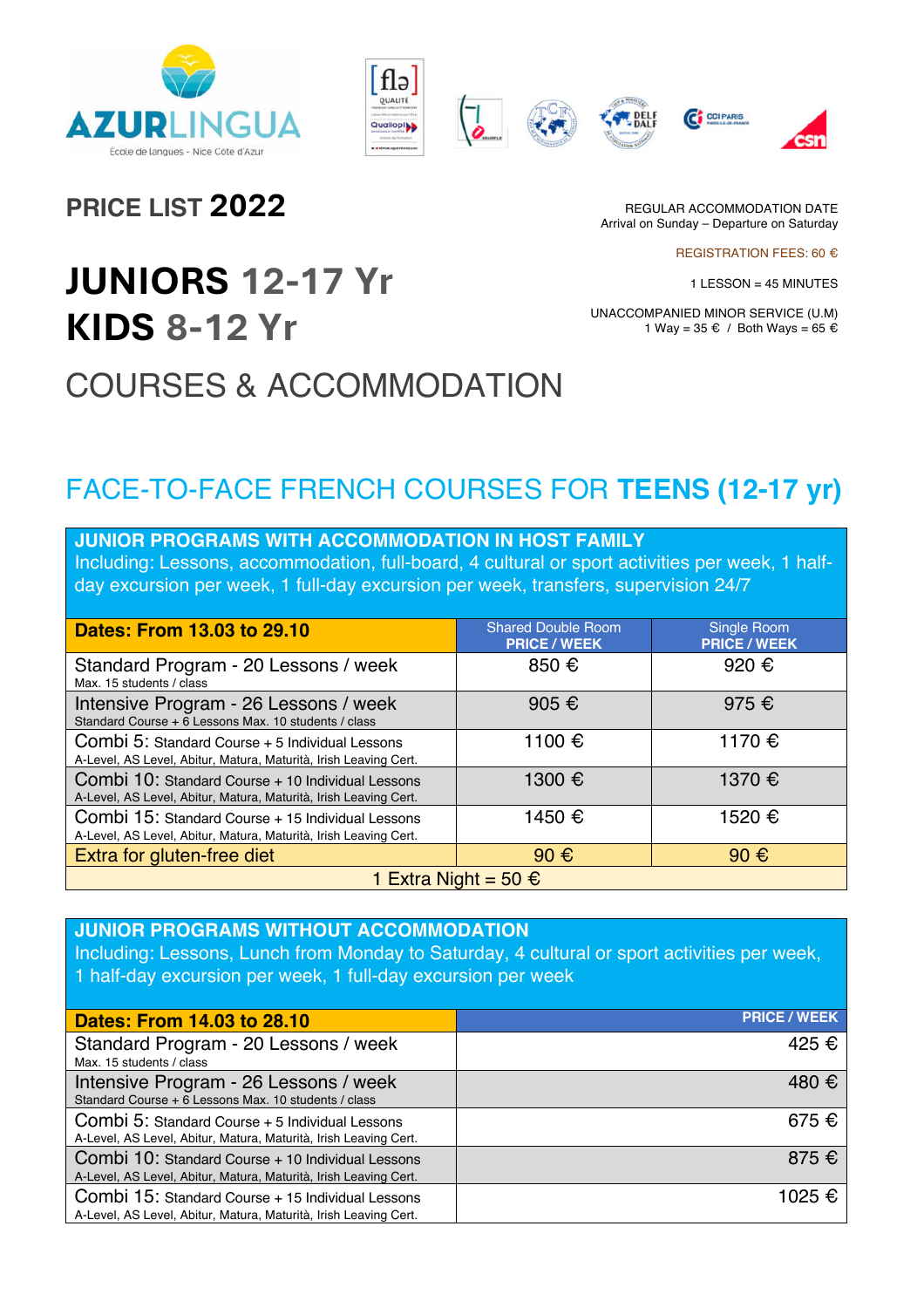### **JUNIOR SUMMER CAMPS & RESIDENCES**

#### **JUNIOR PROGRAMS WITH ACCOMMODATION AT PARC IMPERIAL**

Including: Lessons, accommodation in triple or quad room, full-board, 5 cultural or sport activities per week, 1 half-day excursion per week, 1 full-day excursion per week, transfers, supervision 24/7. Evening activities and workshops everyday!

| <b>Dates: From 03.07 to 20.08</b>                                                                                     | <b>PRICE / WEEK</b> |  |
|-----------------------------------------------------------------------------------------------------------------------|---------------------|--|
| Standard Program - 20 Lessons / week<br>Max. 15 students / class                                                      | 850 €               |  |
| Intensive Program - 26 Lessons / week<br>Standard Course + 6 Lessons Max. 10 students / class                         | 905 €               |  |
| Combi 5: Standard Course + 5 Individual Lessons<br>A-Level, AS Level, Abitur, Matura, Maturità, Irish Leaving Cert.   | 1100 €              |  |
| Combi 10: Standard Course + 10 Individual Lessons<br>A-Level, AS Level, Abitur, Matura, Maturità, Irish Leaving Cert. | 1300 €              |  |
| Combi 15: Standard Course + 15 Individual Lessons<br>A-Level, AS Level, Abitur, Matura, Maturità, Irish Leaving Cert. | 1450 €              |  |
| Extra for gluten-free diet                                                                                            | $90 \text{ } \in$   |  |
| 1 Extra Night = 50 €                                                                                                  |                     |  |

#### **JUNIOR PROGRAMS WITH ACCOMMODATION AT LES EUCALYPTUS**

Including: Lessons, accommodation in quad bedroom, full-board, 5 cultural or sport activities per week, 1 half-day excursion per week, 1 full-day excursion per week, transfers, supervision 24/7. Evening activities and workshops everyday!

| <b>Dates: From 26.06 to 13.08</b>                                                                                     | <b>PRICE / WEEK</b> |  |
|-----------------------------------------------------------------------------------------------------------------------|---------------------|--|
| Standard Program - 20 Lessons / week<br>Max. 15 students / class                                                      | 850 €               |  |
| Intensive Program - 26 Lessons / week<br>Standard Course + 6 Lessons Max. 10 students / class                         | 905 €               |  |
| Combi 5: Standard Course + 5 Individual Lessons<br>A-Level, AS Level, Abitur, Matura, Maturità, Irish Leaving Cert.   | 1100 €              |  |
| Combi 10: Standard Course + 10 Individual Lessons<br>A-Level, AS Level, Abitur, Matura, Maturità, Irish Leaving Cert. | 1300 €              |  |
| Combi 15: Standard Course + 15 Individual Lessons<br>A-Level, AS Level, Abitur, Matura, Maturità, Irish Leaving Cert. | 1450 €              |  |
| Extra for gluten-free diet                                                                                            | 90 $\epsilon$       |  |
| 1 Extra Night = 50 €                                                                                                  |                     |  |

#### **JUNIOR PROGRAMS WITH ACCOMMODATION AT JEAN MEDECIN** "PREMIUM" Including: Lessons, accommodation in **single room**, full-board, 5 cultural or sport activities per week, 1 half-day excursion per week, 1 full-day excursion per week, transfers, supervision 24/7. Evening activities and workshops everyday! **Dates: From 03.07 to 13.08 PRICE / WEEK** Standard Program - 20 Lessons / week Max. 15 students / class 920 € Intensive Program - 26 Lessons / week Standard Course + 6 Lessons Max. 10 students / class 975 € Combi 5: Standard Course + 5 Individual Lessons A-Level, AS Level, Abitur, Matura, Maturità, Irish Leaving Cert. 1170 € Combi 10: Standard Course + 10 Individual Lessons A-Level, AS Level, Abitur, Matura, Maturità, Irish Leaving Cert. 1370 € Combi 15: Standard Course + 15 Individual Lessons 1520 €

Extra for gluten-free diet  $\blacksquare$  90  $\in$ 1 Extra Night = 50 €

A-Level, AS Level, Abitur, Matura, Maturità, Irish Leaving Cert.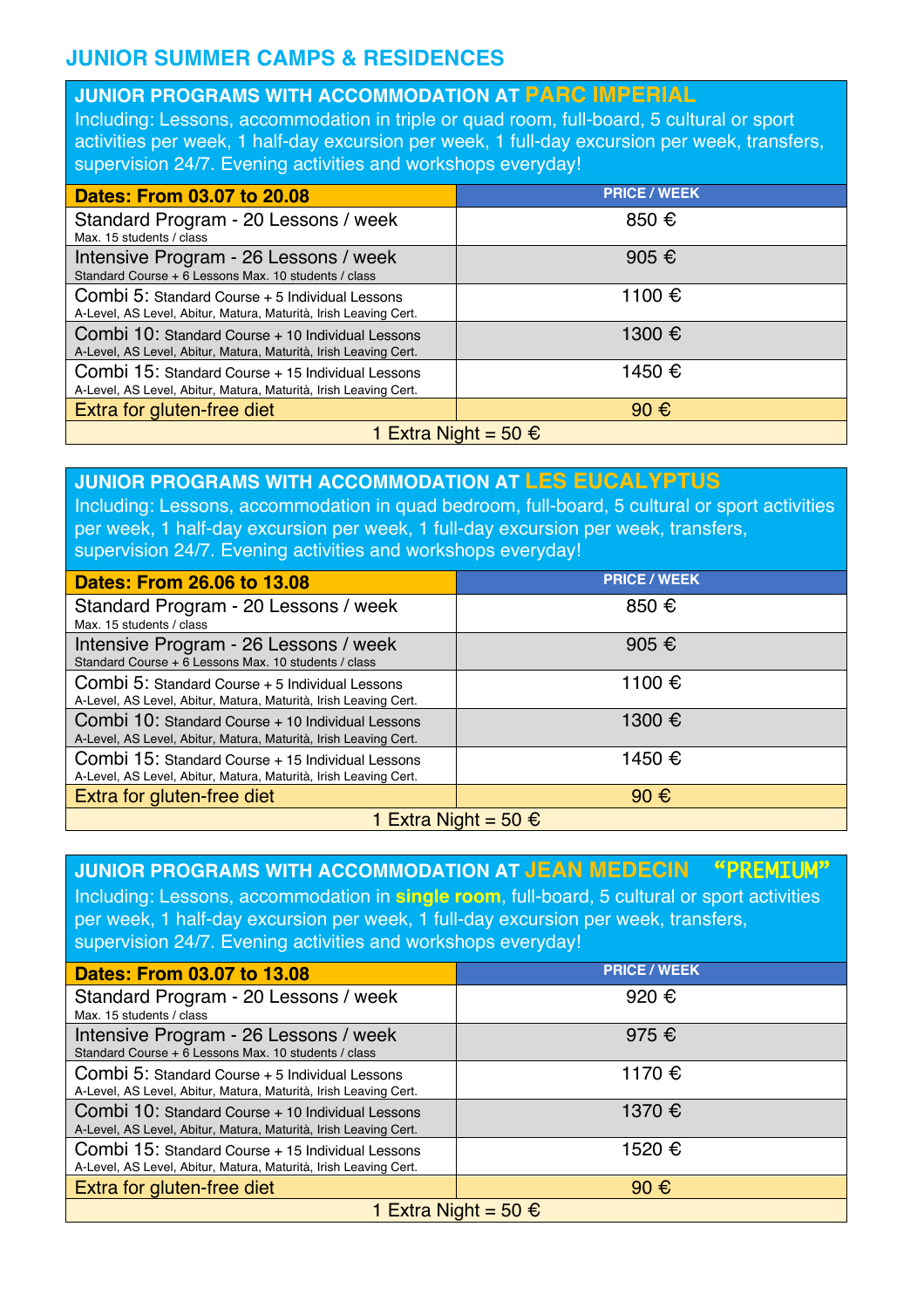| JUNIOR COURSES ONLY<br>Lunch in option: 90 $\epsilon$ / week                                                          |                     |
|-----------------------------------------------------------------------------------------------------------------------|---------------------|
| Dates: From 14.03 to 28.10                                                                                            | <b>PRICE / WEEK</b> |
| Standard Course - 20 Lessons / week<br>Max. 15 students / class                                                       | 280 €               |
| Intensive Course - 26 Lessons / week<br>Standard Course + 6 Lessons Max. 10 students / class                          | 335 $\epsilon$      |
| Combi 5: Standard Course + 5 Individual Lessons<br>A-Level, AS Level, Abitur, Matura, Maturità, Irish Leaving Cert.   | 615€                |
| Combi 10: Standard Course + 10 Individual Lessons<br>A-Level, AS Level, Abitur, Matura, Maturità, Irish Leaving Cert. | 845 €               |
| Combi 15: Standard Course + 15 Individual Lessons<br>A-Level, AS Level, Abitur, Matura, Maturità, Irish Leaving Cert. | 995 €               |

#### **DATES 2022 – JUNIORS & KIDS**

School opening dates: from 03.01.2022 to 23.12.2022

Bank Holidays: 18.04 - 26.05 - 14.07 – 15.08

Beginner level start dates: 04.04 - 02.05 – 06.06 - 05.09 - 03.10

Advanced level start dates: 04.04 - 02.05 – 06.06 - 05.09 - 03.10

Each Monday for beginners and advanced: between 27.06 and 19.08

### FACE-TO-FACE FRENCH COURSES FOR **KIDS (8-12 yr)**

### **KID PROGRAM WITH ACCOMMODATION AT LES EUCALYPTUS**

Including: Lessons, accommodation in quad bedroom, full-board, 5 cultural or sport activities per week, 1 half-day excursion per week, 1 full-day excursion per week, transfers, supervision 24/7. Adapted pedagogy for young learners.

| Dates: From 03.07 to 30.07                                       | <b>PRICE / WEEK</b> |  |
|------------------------------------------------------------------|---------------------|--|
| Standard Program - 20 Lessons / week<br>Max. 15 students / class | $850 \in$           |  |
| $90 \text{ } \in$<br>Extra for gluten-free diet                  |                     |  |
| 1 Extra Night = 50 €                                             |                     |  |

### **KID PROGRAM WITHOUT ACCOMMODATION**  Including: Lessons, Lunch from Monday to Saturday, 5 cultural or sport activities per week, 1 half-day excursion per week, 1 full-day excursion per week. Adapted pedagogy for young learners. **Dates: From 04.07 to 29.07 PRICE / WEEK**

| <u> Dates: From 04.07 to 29.07</u>   | <b>PRICE / WEEK</b> |
|--------------------------------------|---------------------|
| Standard Program - 20 Lessons / week | 425 €               |
| Max. 15 students / class             |                     |
| Extra for gluten-free diet           | 90 $\epsilon$       |